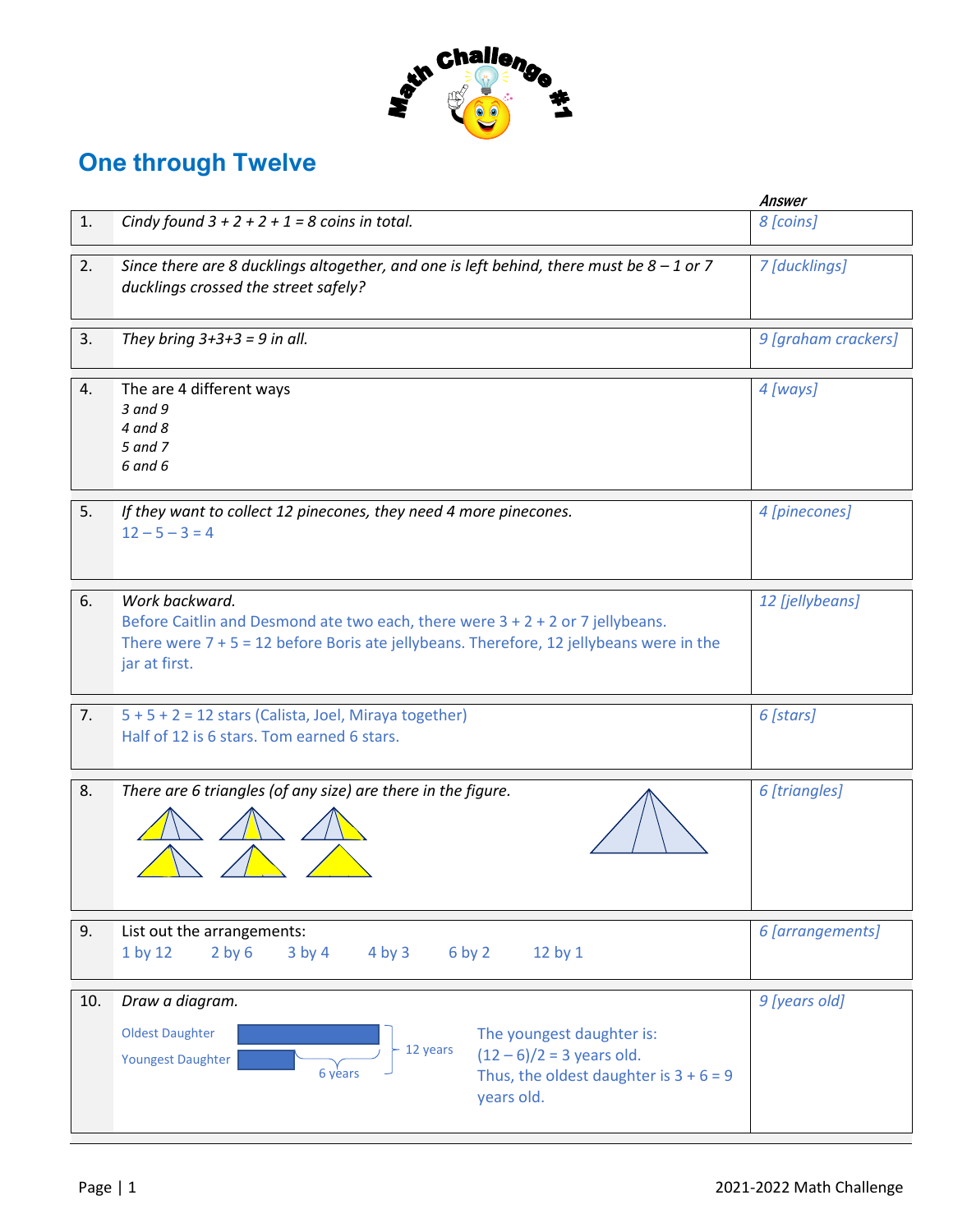| 11. | Make an organized list.<br>9<br>$\overline{2}$                                                                                                                                                                                                                                                                                      | 5<br>$\theta$                                                                                                                                                                                                                                                                            | 8 [ways]                                                                |
|-----|-------------------------------------------------------------------------------------------------------------------------------------------------------------------------------------------------------------------------------------------------------------------------------------------------------------------------------------|------------------------------------------------------------------------------------------------------------------------------------------------------------------------------------------------------------------------------------------------------------------------------------------|-------------------------------------------------------------------------|
|     | 205, 209, 250, 259, 290, 295,<br>502, 509, 520, 529, 590, 592,<br>902, 905, 920, 925, 950, 952                                                                                                                                                                                                                                      | Then cross out the even numbers:<br>205, 209, 250, 259, 290, 295,<br>502, 509, 520, 529, 590, 592,<br>902, 905, 920, 925, 950, 952<br>There are only 8 possible ways.                                                                                                                    |                                                                         |
|     | <b>OR</b><br>To get an odd number, the last digit must be odd digit at the end, there are two ways to<br>do it: 9 or 5.<br>First digit can not be 0, so there are two options to fill the first digit. Out of 4 digits we<br>used 2, so there are two possible ays to fill the second digit. In total there are $2*2*2 = 8$<br>ways |                                                                                                                                                                                                                                                                                          |                                                                         |
| 12. | old.<br>old.                                                                                                                                                                                                                                                                                                                        | a. Since the sum of their ages is the same as the product, they are: 1, 2, and 3 years old.<br>b. Since the sum of their ages is the same as the product, they are: $1, 1, 2$ and 4 years<br>c. Since sum of their ages is the same as the product, they are: 1, 1, 1, 1, 2, and 6 years | $a. \t1, 2, and 3$<br>b. 1, 1, 2, and 4<br>c. $1, 1, 1, 1, 2,$ and<br>6 |
| 13. | Make a list or a diagram.<br>mystery<br>tees                                                                                                                                                                                                                                                                                        |                                                                                                                                                                                                                                                                                          | 8 [outfits]                                                             |

| 14. | Make an organized list.<br>We can name the book a, b, c, d, e, and f. She can bring:<br>a and b, a and c, a and d, a and e, a and f (5 ways)<br>b and c, b and d, b and e, b and f $(4 \text{ ways})$<br>c and d, c and e, c and f (3 ways)<br>d and $e$ , d and $f$ (2 ways)<br>e and $f(1)$ ways)<br>$5+4+3+2+1 = 15$ ways<br>OR as the first choice she can have any of the 6 books, let's say book A. As the second<br>choice is any of the five books that are left, let's say choice B. $6*5 = 30$ . But AB is the<br>same set of books as BA, thus, 30/2 = 15 ways to choose 2 books out of 6. | $15$ [ways]   |
|-----|-------------------------------------------------------------------------------------------------------------------------------------------------------------------------------------------------------------------------------------------------------------------------------------------------------------------------------------------------------------------------------------------------------------------------------------------------------------------------------------------------------------------------------------------------------------------------------------------------------|---------------|
|     |                                                                                                                                                                                                                                                                                                                                                                                                                                                                                                                                                                                                       |               |
| 15. | What is the total number of possible outcomes when 2 pairs of coins are tossed?<br>2 pairs mean 4 coins. First coin has 2 outcomes, second coin has 2 outcomes, and so<br>does the third and fourth coin.<br>Total outcome = $2 \times 2 \times 2 \times 2 = 16$                                                                                                                                                                                                                                                                                                                                      | 16 [outcomes] |